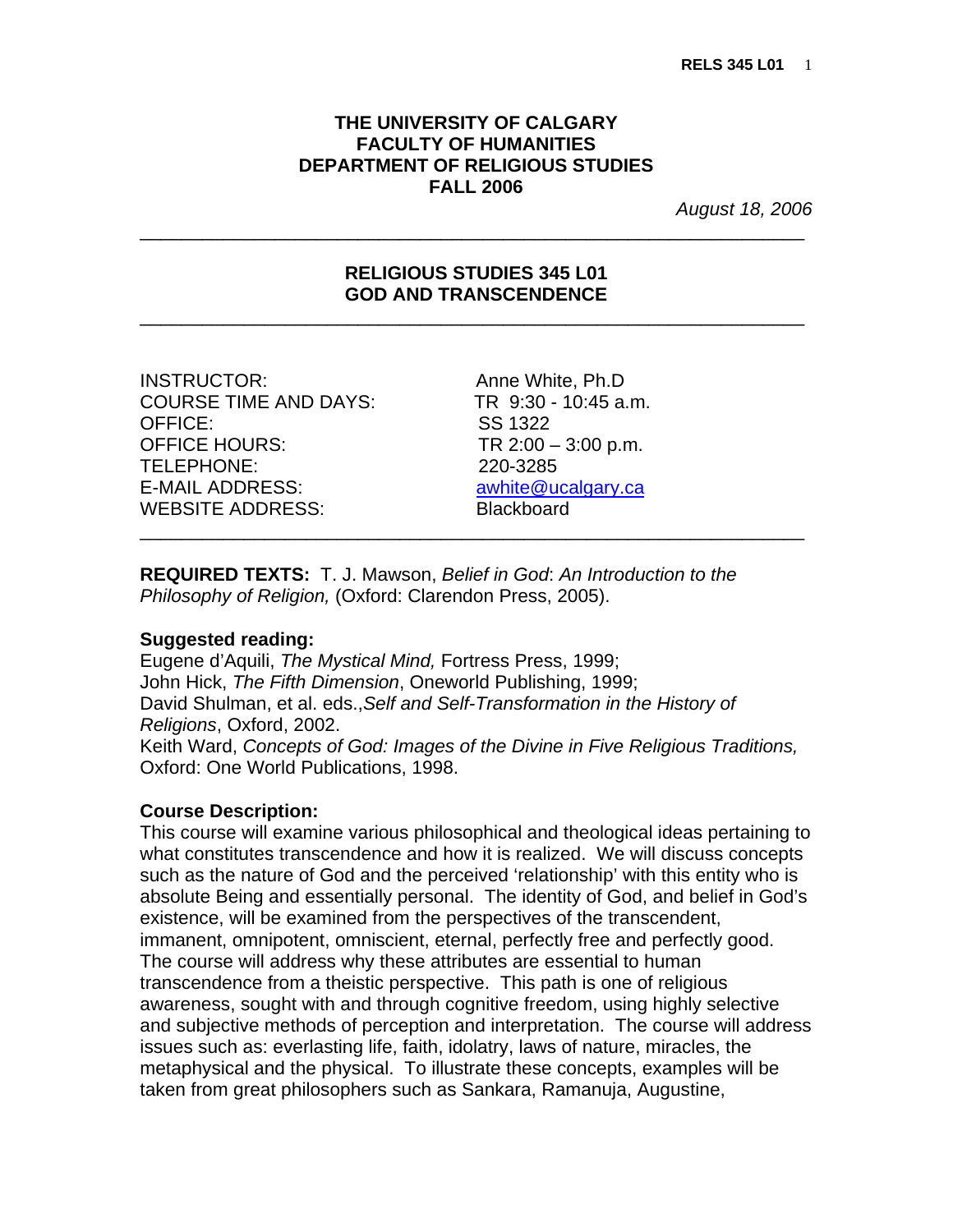Maimonides, Al Ghazali , Aquinas, Pascale, Otto, Buber, and Kierkegaard. The intent of this directed study is to present to the student a wide variety of ways in which to understand God and transcendence.

## **Course Requirements:**

| Oct. $10^{th}$ | - Midterm                                   | 20 points |
|----------------|---------------------------------------------|-----------|
| Nov. $21st$    | - Film Review -1000 words                   | 10 points |
| Dec. $5th$     | - Research essay – eight pages (2500 words) | 30 points |

**REGISTRAR'S OFFICE SCHEDULED FINAL EXAM TBA** 40 points

**Essay specifications:** 2500 words. Pages to be numbered. Chicago style format. Footnotes or endnotes. If you have extensive footnotes, factor that in to the page count. Endnote page is not part of the page count. Separate annotated bibliography. Bibliography - at least six sources Two academic/scholarly website sources permitted.

## **Grading**:

A numerical mark will be given for each course requirement. Following the final examination, a letter grade will be assigned on the following number and letter grade scheme: percentage grades are calculated as follows:

| $A+ 96-100$   | A 90-95        | $A - 85-8$       |
|---------------|----------------|------------------|
| $B + 80 - 84$ | <b>B</b> 75-79 | <b>B-</b> 70-78  |
| $C+ 65-69$    | $C$ 60-64      | $C - 55-59$      |
| $D+ 50-54$    | $D = 45-49$    | $F = 44$ or less |

# **Academic Honesty:**

*Plagiarism is not tolerated at the University of Calgary and has serious consequences. Your essays/presentations must be your own work and inadequate referencing may be seen as plagiarism. Please see the relevant sections on Academic Misconduct in the current University Calendar. If you have questions about correct referencing, please consult your instructor.* 

# **Academic Accommodation:**

If you are a student with a disability who requires academic accommodation and you have not registered with the Disability Resource Centre, please contact their office at 220-8237. Students who have not registered with the Disability Resource Centre are not eligible for formal academic accommodation. Once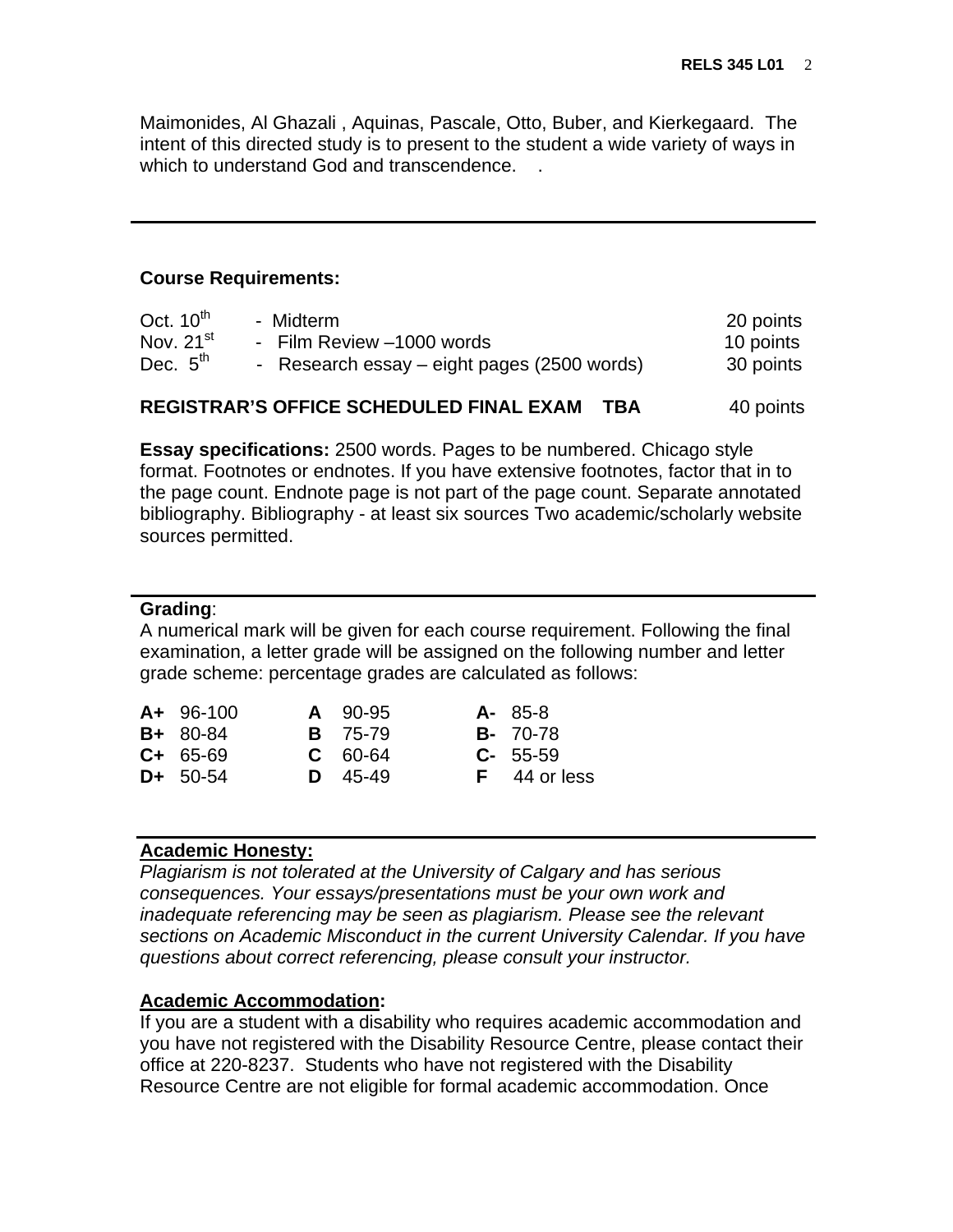registered, please discuss any upcoming tests/examinations with the instructor two weeks before the scheduled date.

\_\_\_\_\_\_\_\_\_\_\_\_\_\_\_\_\_\_\_\_\_\_\_\_\_\_\_\_\_\_\_\_\_\_\_\_\_\_\_\_\_\_\_\_\_\_\_\_\_\_\_\_\_\_\_\_\_\_\_\_\_\_\_\_

### **Gnosis:**

Gnosis is the Religious Studies Student Club. For membership or more information please email: gnosis@ucalgary.ca or visit http://www.ucalgary.ca/~gnosis.

### **Course Schedule:**

#### **Week Commencing:**

#### **SEPTEMBER Section 1 The Concept of God**

| $12 - 14$   | Who or what is God?                |
|-------------|------------------------------------|
| Chap $1, 2$ | The nature of God                  |
| Webnotes    | The impersonal versus the personal |

| $19 - 21$ | God's characteristics |
|-----------|-----------------------|
|-----------|-----------------------|

- Chap 3,4 Perceptions of the 'holy'
- Webnotes The source of all values

| $26 - 28$ | Redeemer                           |
|-----------|------------------------------------|
| Chap 5    | Soteriology/salvation/eternal life |
| Webnotes  | The offer of transcendence         |

# **OCTOBER**

- **Section 2 The Existence of God**
- 3 5 Proof of the existence of God
- Chap 6 Arguments for and against the existence of God. Webnotes Faith versus skepticism

## 10 **MIDTERM – 75 minutes**

12 The ontological argument.

- Chap 7 "I think, therefore I am."
- Webnotes Logic as proof

| $17 - 19$ |  | The argument to design |
|-----------|--|------------------------|
|-----------|--|------------------------|

Chap 8 Laws or chance

**Webnotes**